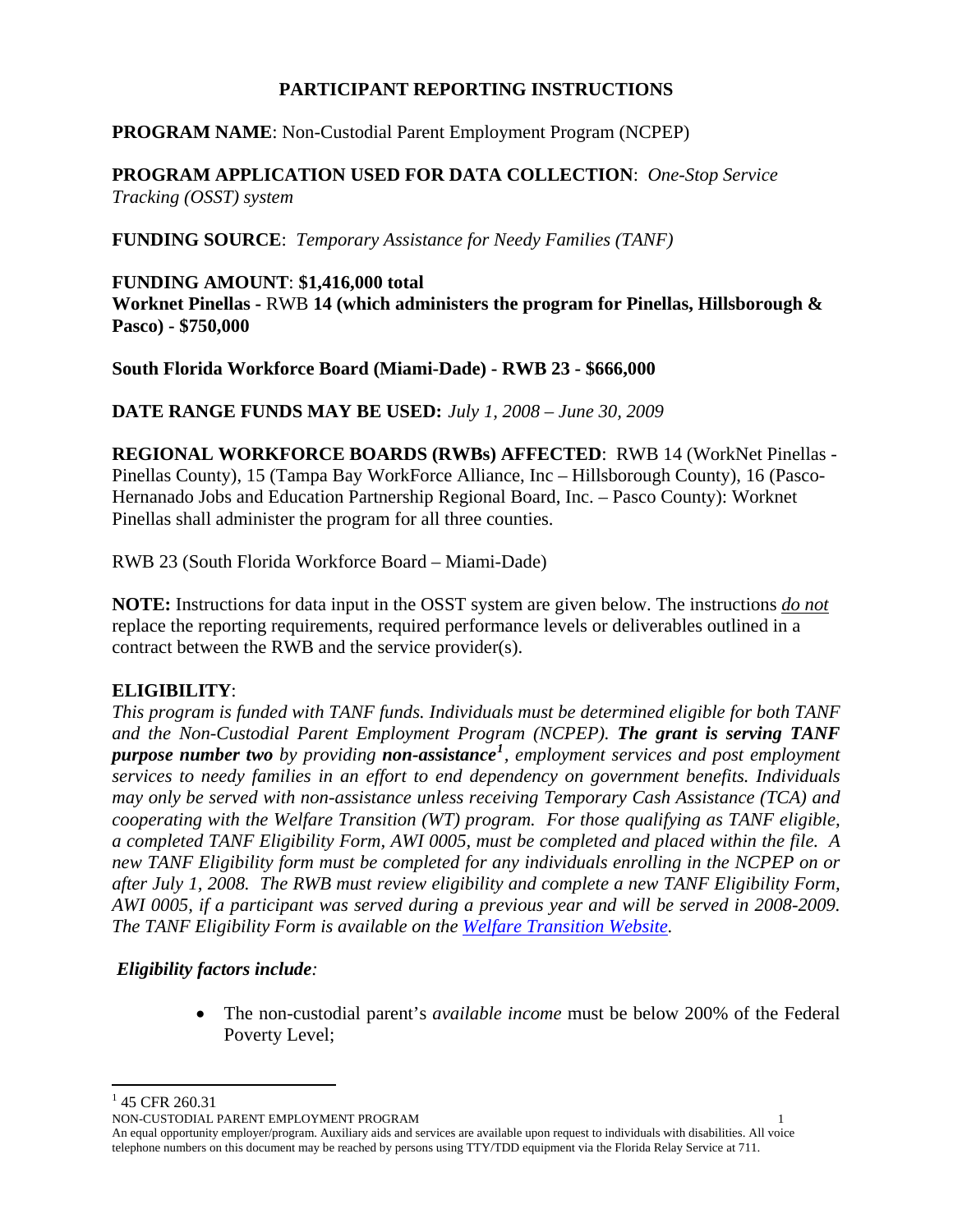- The related child must be receiving public assistance or qualify as TANF eligible (i.e. the custodial family's available income must be below 200% of the Federal Poverty Level);
- The non-custodial parent and related child must be United States citizens or qualified non-citizens;
- The non-custodial parent must be either unemployed or under-employed and having difficulty paying child support;
- The non-custodial parent may be ordered by the courts to seek employment or may enroll in the program on a voluntary basis and develop a plan to cooperate with Child Support Enforcement (CSE);
- Both the non-custodial parent and the related child must reside in Florida; and
- The non-custodial parent must reside in one of the NCPEP designated counties.

# **PERFORMANCE REPORTING REQUIREMENTS**:

### **Required Performance and Deliverables:**

Outcomes or results of the participant's involvement in the NCPEP program (i.e. achievements, payment of child support, employment, employment retention, services received, etc.) are retrieved from OSST. Each service, activity, training or benchmark is identified through the provider attached to the service, activity, training or benchmark entered in the OSST system. The NCPEP provider information is provided below:

| NAME:               | <b>TANF NCPEP Program</b> |
|---------------------|---------------------------|
| <b>FEID NUMBER:</b> | 2097                      |

### *Timeliness of OSST Data Entry:*

- Beginning with the first full month following the release of the Notice of Funding Availability (NFA), each RWB shall enter all participant data in OSST, utilizing the codes/benchmarks as provided in the reporting instructions. This shall be accomplished no later than **ten days after each full month** for the duration of the grant. **The reports will be compiled and reviewed on the first business day after the tenth of the following month.**
- Reports (enrollment, employment, barriers and benchmarks) will be compiled using the data entered in OSST by the Agency for Workforce Innovation (AWI) and provided to Workforce Florida Inc (WFI).
- Each individual who is enrolled in the program **must have a TANF** *Benchmark -9* entered and open under the *Service Plan* portion of the *Skill Development* screen. The *Actual Start Date* of Benchmark-9 should reflect the **date of enrollment** in the NCPEP program. The *Actual End Date* should reflect the date the participant left the NCPEP program. The *Outcome* should reflect the reason the participant left the NCPEP program. This benchmark **must remain open** until the participant exits the NCPEP program.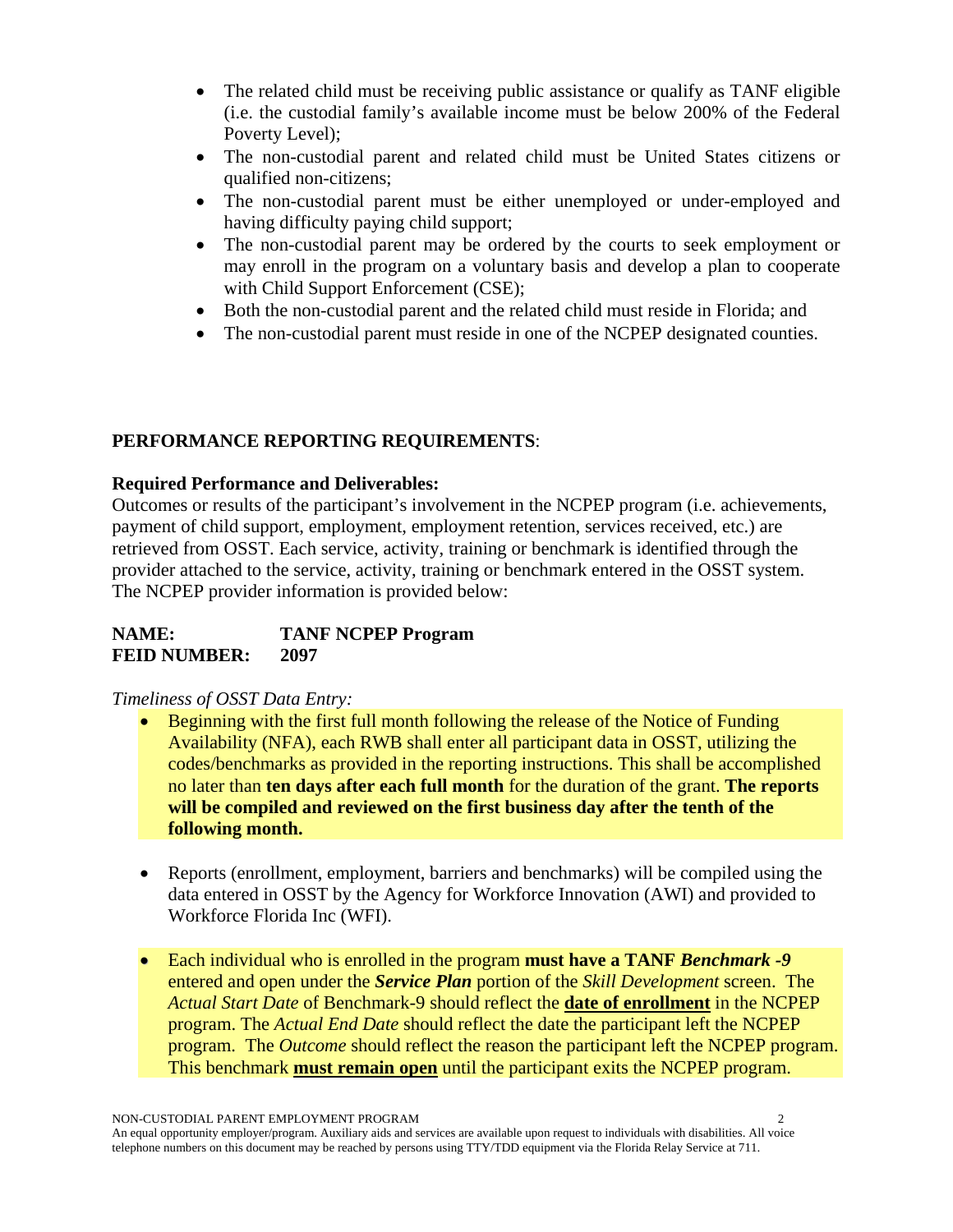- Each individual being served with 2008-2009 TANF NCPEP funds must be reviewed for eligibility prior to services. The United States Department of Health and Human Services (HHS) states that individuals **must be** determined eligible **annually**, at a minimum. Therefore, individuals originally found eligible during the 2007-2008 program year must have their eligibility re-determined to receive services during the 2008-2009 program year. *To demonstrate the eligibility determination was completed, an enrollment benchmark, Benchmark-9, must be entered on the system with an Actual Start Date on or after July 1, 2008. An Eligibility Form for TANF Funded Services, AWI 0005, must be completed. This is applicable for all participants served with 2008-2009 TANF NCPEP funds. This does not include participants whose cases are followed for outcomes and not served with TANF funds during 2008-2009.*
- Once the individual has exited the program and the provider has reviewed the case for long-term benchmark achievement, the case must be closed in OSST.

### **E. Benchmarks**:

For purposes of the NCPEP program, **Benchmarks should be entered under the** *Service Plan* **section of the** *Skill Development* **screen.** The NCPEP provider designates that the benchmark is affiliated with the NCPEP program.

- 1. **TANF Benchmark-1:** The NCPEP participant retained employment for 90 days at a minimum of 20 hours per week while participating in the NCPEP program. This benchmark is entered by selecting *Add* under *Service Plan* if the participant maintains employment for 90 days at a minimum of 20 hours per week within six months of enrollment (if employed at enrollment) or within six months of obtaining employment (if unemployed at enrollment).
	- The employment must be entered in the OSST system with the correct *Hire Date* and the correct *Job Tracking Start Date.*
	- The enrollment benchmark must have the correct enrollment date or *Actual Start Date*. The dates entered will be used to validate performance information.
	- Update the employment information by selecting the *Job Follow-up* hyperlink located next to the appropriate job.
- 2. **TANF Benchmark-2:** The participant retained employment for 180 days at a minimum of 20 hours per week. This benchmark is entered by selecting *Add* under *Service Plan* if the participant maintains employment for 180 days at a minimum of 20 hours per week within 360 days of enrollment (if employed at enrollment) or within 360 days of obtaining employment (if unemployed at enrollment).
	- The employment must be entered in the OSST system with the correct *Hire Date* and the correct *Job Tracking Start Date*.
	- The enrollment benchmark must have the correct enrollment date or *Actual Start Date*. The dates entered will be used to validate performance information.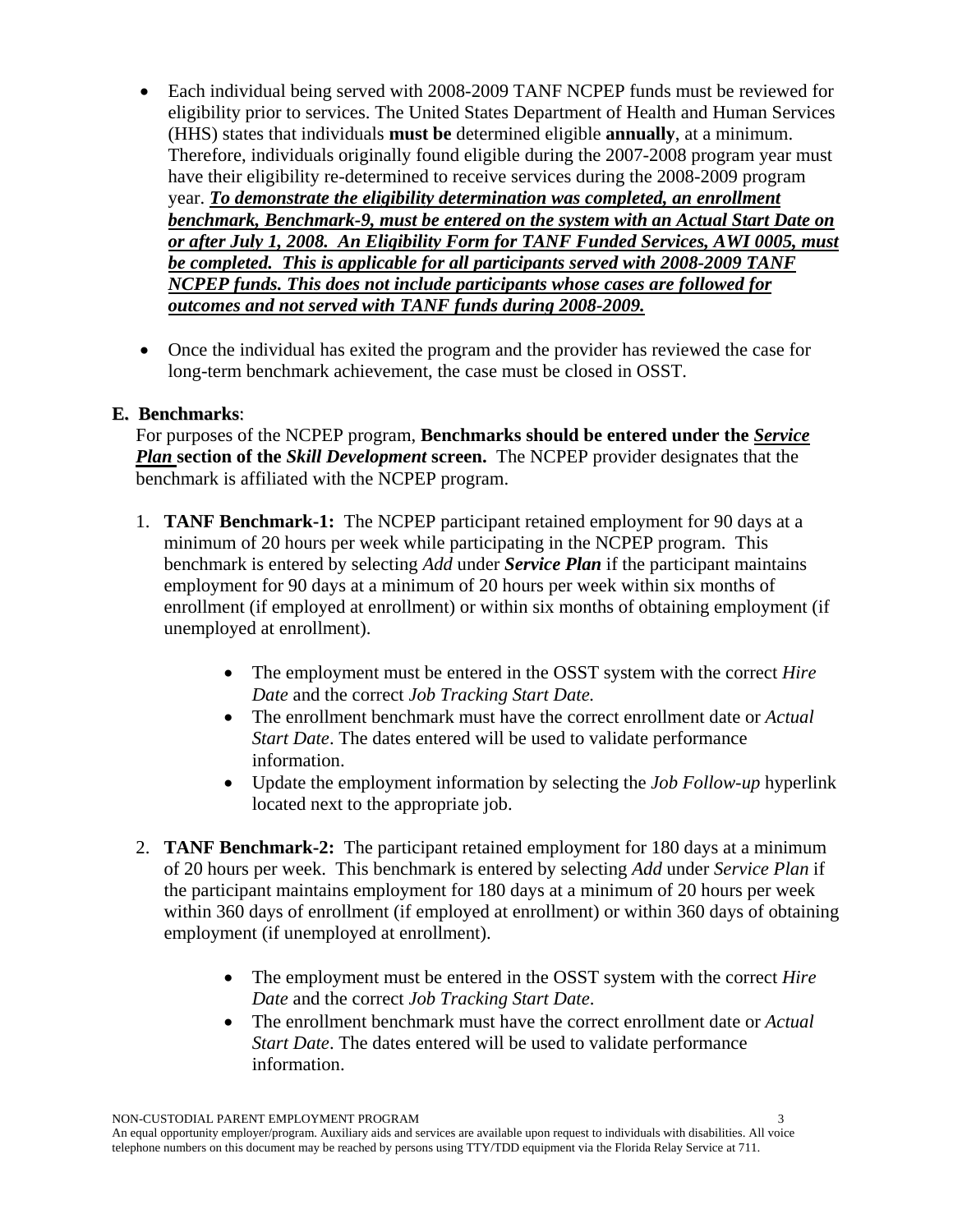- Update the employment information by selecting the *Job Follow-up* hyperlink located next to the appropriate job.
- 3. **TANF Benchmark-3:** The participant earned a position upgrade. This benchmark is entered in OSST by selecting *Add* under the *Service Plan* if the participant obtains a position upgrade. Update the employment information by selecting the *Job Follow-up* blue hyperlink located next to the appropriate job.
- 4. **TANF Benchmark-4:** The participant attained an increase in wages. This benchmark is entered by selecting *Add* under *Service Plan* if the participant receives an increase in wages. More than one *Benchmark Service 4* may be entered to reflect multiple wage increases. Update the employment information by selecting the *Job Follow-up* blue hyperlink located next to the appropriate job.
- 5. **TANF Benchmark-5**: The participant verifies that (s)he is paying child support for three months. This benchmark is entered by selecting *Add* under *Service Plan* if the participant documents that (s)he has paid child support for three months within six months of the employment start date (unemployed at enrollment) or enrollment in the program (employed at enrollment). If the participant maintains child support payments for a minimum of three months, the outcome should reflect *Completed.*
- 6. **TANF Benchmark-6:** The participant completed a vocational education, certificate program or other education while participating in the NCPEP. This benchmark is entered by selecting *Add* under the *Service Plan* if the participant receives a vocational education or training certificate during the NCPEP program year. This benchmark may be entered more than one time. Update the *Plan Development* screen under the *Educational Details* tab with the appropriate educational attainment information. To be included as a successful completion in the reports provided to WFI, the benchmark must have an outcome of *Completed*.
- 7. **TANF Benchmark-9:** Each individual that is enrolled in the program during the 2008- 2009 program year must have an eligibility form completed. Each individual determined eligible and enrolled **must have a** *TANF Benchmark-9* entered with an *Actual Start Date* and remain open under the *Service Plan*. This benchmark **must remain open** during the program year or until the participant exits the NCPEP and is no longer being monitored for outcomes.

#### **Other Required Data**

**Employment:** A job tracking record must be entered in the system if the NCPEP secures employment. If the individual was employed at enrollment, enter the employment record immediately.

• The *Job Tracking Start Date* represents the date the participant started working as a condition of participation in the program. The *Hire Date* should reflect the date the participant actually started employment with the employer or the date (s)he was hired.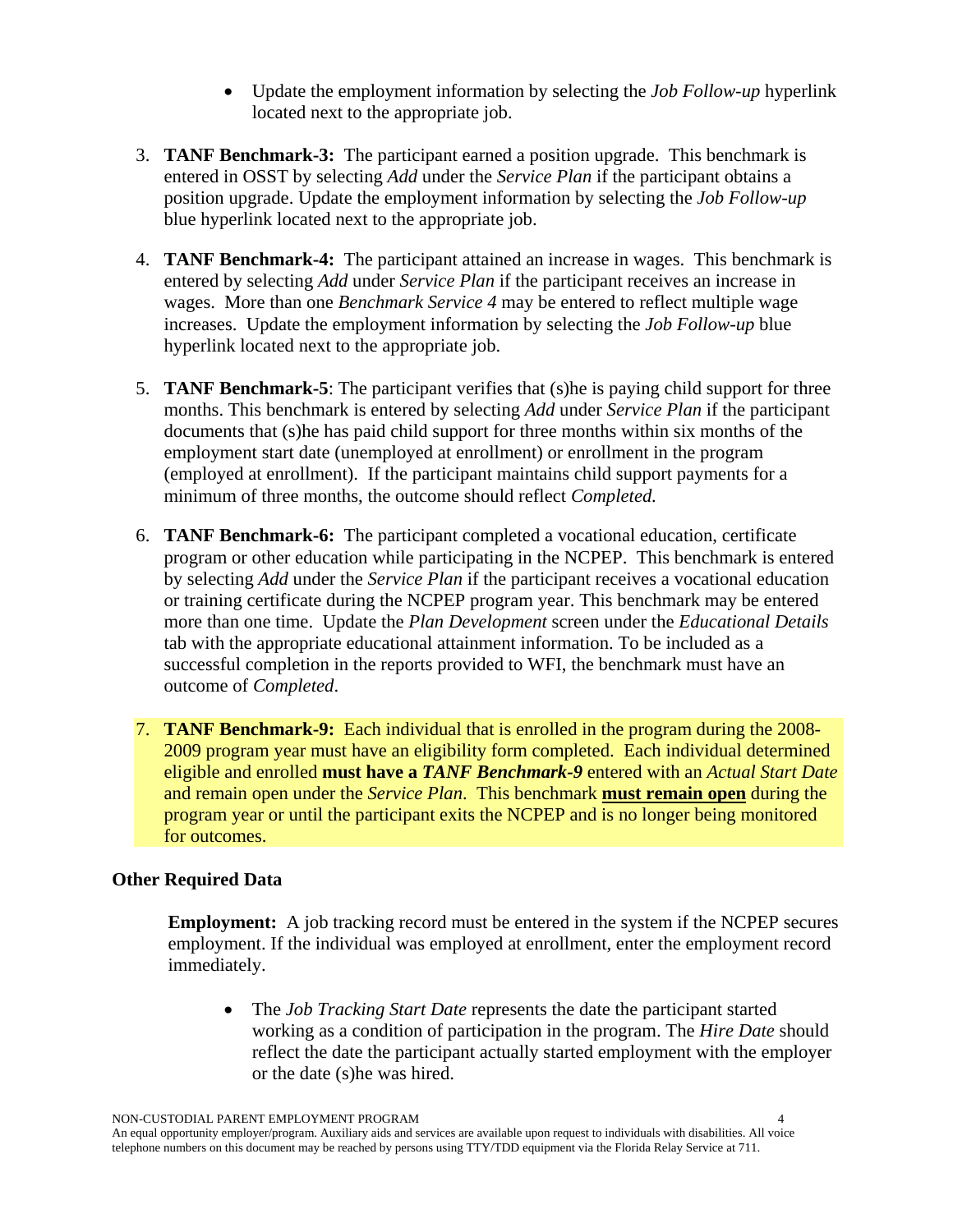• If the participant terminates work, end the job record in the system. All subsequent employment should be entered for tracking purposes. An employment record is required to receive credit for retention benchmarks.

**Barriers:** Certain barriers to employment will be compiled from the *Plan Development* screen of the OSST system.

- If the participant discloses that (s) he has a felony conviction record, an arrest record or other convictions, indicate the barrier under the *Needs and Barriers* section on the *Plan Development* screen. The two related barriers are "Probation/Parole Record" or "Criminal Record".
- If the individual discloses that (s)he has medical issues, including mental health or substance abuse issues, indicate the barrier under the *Needs and Barriers* section on the *Plan Development* screen. The related barrier is "Medical/Dental".

## **REPORTS:**

Reports are based on the provider/RWB contract deliverables. Monthly reports compiled from OSST will be provided to WFI by AWI on a regular basis.

## **CLOSE OUT INSTRUCTIONS:**

#### **A. 2007-2008 Program Participants:**

- 1. If the NCPEP participant was enrolled during the 2007-2008 program year and will not be served using NCPEP funds during the 2008-2009 program year, the case may be left open to record retention data.
	- i. A new enrollment benchmark should not be entered.
	- ii. If the NCPEP program will no longer expend NCPEP TANF funds on the participant and retention data is not being recorded in the system, the case should be terminated. The *Actual End Date (*for all services and benchmarks with the NCPEP provider) should be entered to reflect the last day on which NCPEP was a participant, when the service ended (activity, training, etc.), or when the benchmark was achieved.
- 2. Longitudinal benchmarks may be entered on 2007-2008 participants no later than March 10, 2009. The final report will be pulled on the first working day after the tenth of March, 2009. If the case is not being tracked for retention based on the reporting instructions, the case should be closed, unless the case has been enrolled in the 2008-2009 program.
- 3. **If the NCPEP participant was enrolled during the 2007-2008 program year and will be served using NCPEP funds during the 2008-2009 program year, eligibility must be re-determined by completing the Eligibility Form for TANF Funded services, AWI WTP 0005. The enrollment benchmark from 2007-2008**